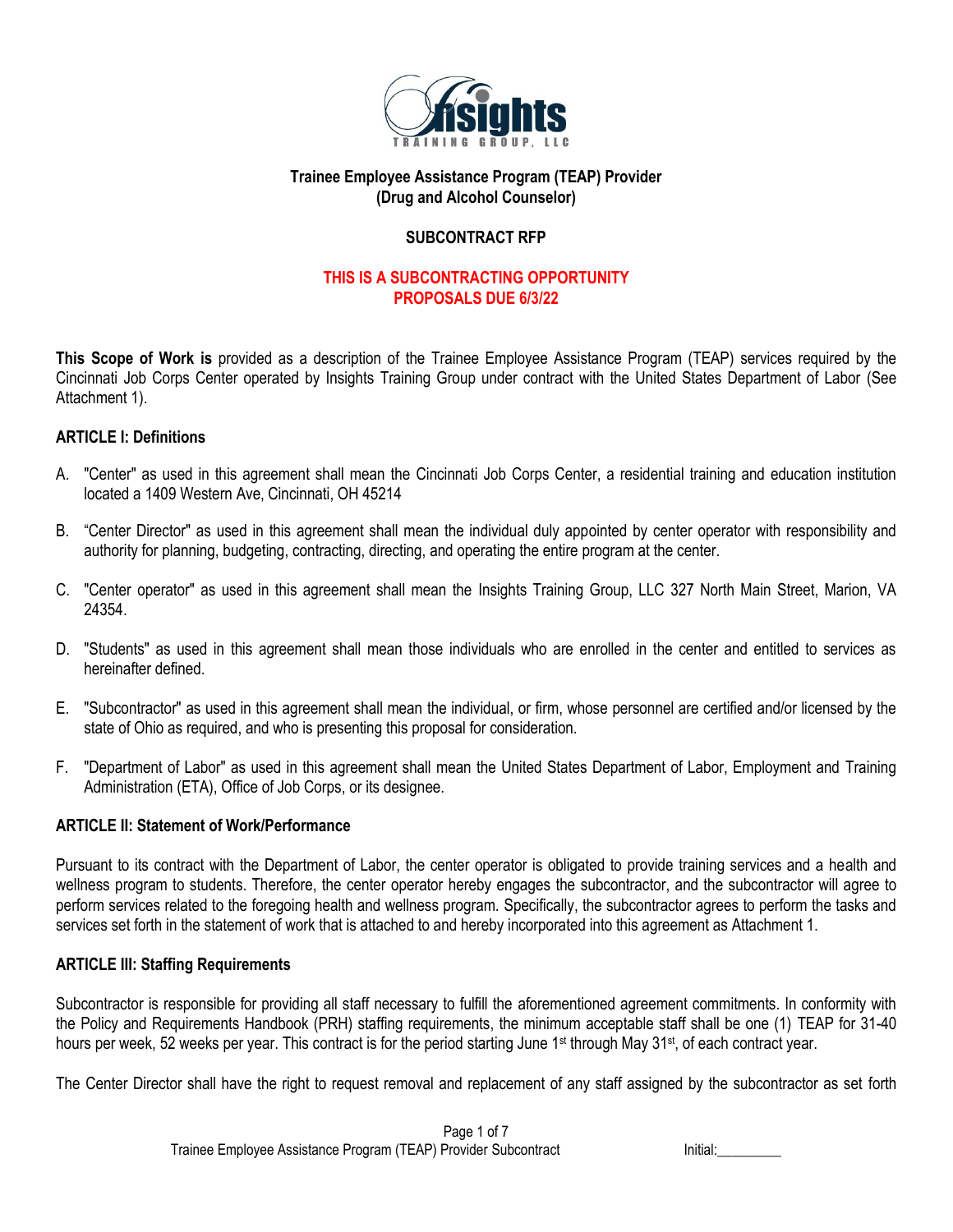

herein. Subcontractor agrees to comply with any such request and the staff member may be replaced by the subcontractor as soon as practical at no cost to the center. "Staff" for the purpose of this article shall mean and include professional and nonprofessional employees of the subcontractor. The subcontractor shall identify one health professional to assume the responsibilities of the center TEAP.

### **ARTICLE IV: Period of Performance**

Standard facility contract year runs from June 1<sup>st</sup> to May 31<sup>st</sup> of the following year. The parties mutually agree that this agreement shall be in effect from the point when an award notification is provided to the subcontractor by the Center's Purchasing Agent. The agreement also includes the possibility of 12-month extensions as approved.

#### **ARTICLE V: Compensation/Payment/Limitation**

### **A. Compensation**

Remuneration for services rendered will be at a dollar-per-hour rate for:

CJCC 2022 CONTRACT YEAR (June 1, 2022 through May 31, 2023) or whatever the remaining balance of the contract year shall be. This also includes any continuation of services as approved with the inclusion of optional year extensions if any are available.

### **B. Payment**

Payment shall be made within thirty (30) days of receipt by the center operator of an acceptable invoice.

#### **ARTICLE VI: Indemnification and Insurance**

The subcontractor does hereby agree to indemnify and hold harmless the center operator; the center; the Department of Labor and their officers, agents, and employees from any claim, action, lawsuit or liability for injury or damage to any person or property arising out of performance of this agreement. The subcontractor is required to maintain a current professional liability policy with a limit of at least \$1,000,000 per claim, \$3,000,000 annual aggregate.

#### **ARTICLE VII: Independent Contractor**

This agreement is not intended by the parties to constitute or create a joint venture, partnership, formal business organization of any kind, or employer/employee relationship between the parties, and the rights and obligations of all parties shall be only those expressly set forth herein. Neither party shall have authority to bind the other except to the extent authorized herein. The parties to this agreement shall remain as independent contractors at all times, and neither party shall act as the agent for the other.

Subcontractor shall secure and keep current, at its own expense, all licenses and other certifications required by law or otherwise necessary to fulfill the statement of work. Subcontractor shall be solely and exclusively liable to third parties for all costs incurred by the subcontractor and for all claims of damage against the subcontractor arising out of or based on subcontractor's performance of this agreement, and is responsible for maintaining proper insurance, at the subcontractor's sole expense, to cover any and all such contingencies. Subcontractor shall also assume full responsibility for payment of any and all federal, state, and local taxes or contributions imposed or required under unemployment insurance, social security, and income tax laws, with respect to subcontractor's performance under this agreement.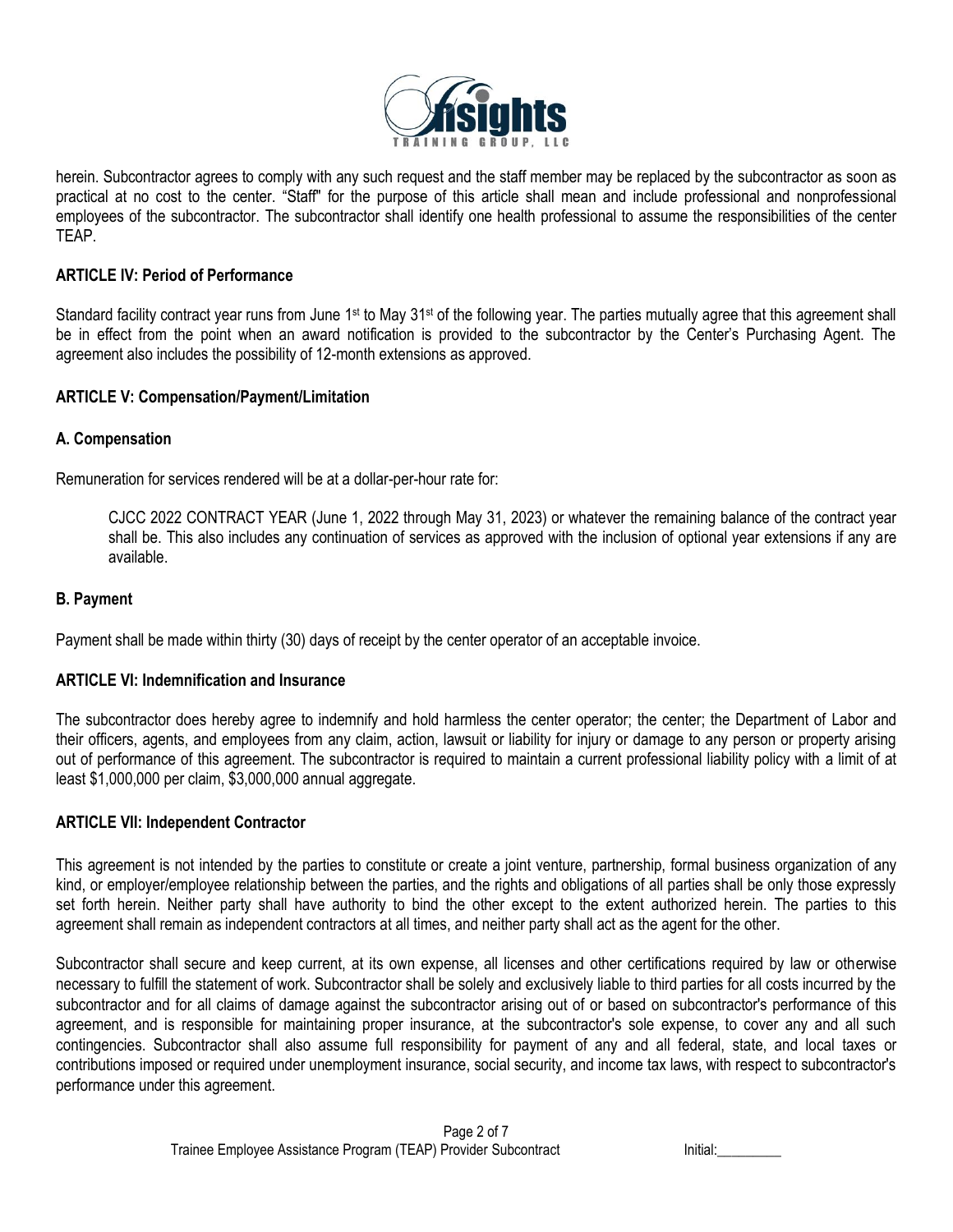

### **ARTICLE VIII: Termination of Agreement**

This agreement may be terminated by the center operator, Department of Labor, or subcontractor upon thirty (30) days written notice. The notice shall be effective on the same date as duly posted in the United States mail, certified, addressed and postage paid. The notice shall be sent to the affected parties at:

| To the center:          | Cincinnati Job Corp Center<br>Attn: Center Director<br>1409 Western Ave<br>Cincinnati, OH 45214-2041 |
|-------------------------|------------------------------------------------------------------------------------------------------|
| To the center operator: | Insights Training Group, LLC<br>327 N. Main Street<br>Marion, VA 24354                               |
| To the Subcontractor:   |                                                                                                      |

The center operator also reserves the right to terminate this agreement, in whole or in part, with or without notice.

**\_\_\_\_\_\_\_\_\_\_\_\_\_\_\_\_\_\_\_\_\_\_\_\_**

#### **ARTICLE IX: General Provisions**

The parties agree that the following provisions are applicable to this agreement:

- A. That the subcontractor agrees to perform its services in accordance with professional standards and policies, procedures, and guidelines as may be established, from time to time, by the Department of Labor and/or the center operator. The subcontractor further agrees and acknowledges that the Department of Labor and the center operator reserve the right to change, modify, alter, and revoke the said policies, procedures, and guidelines.
- B. That no services under this agreement shall be delegated or subcontracted without the express written permission of the center operator.
- C. That the center operator may at any time, by written order, make reasonable requests for amendments and additions, within the general scope of this agreement, in the definition of services and tasks to be performed, the time, and the place of performance thereof.
- D. That the subcontractor shall maintain confidential health records on each student. These records shall be maintained in accordance with all Department of Labor and Job Corps standards and shall be the property of the Department of Labor.
- E. That the subcontractor shall make no public statements with respect to this agreement or its work there under and shall issue no public statements or advertising or conduct research related thereto without the prior written approval of the Center Director and the Department of Labor.
- F. That the subcontractor shall provide the center operator with current copies of professional licenses and insurance certificates.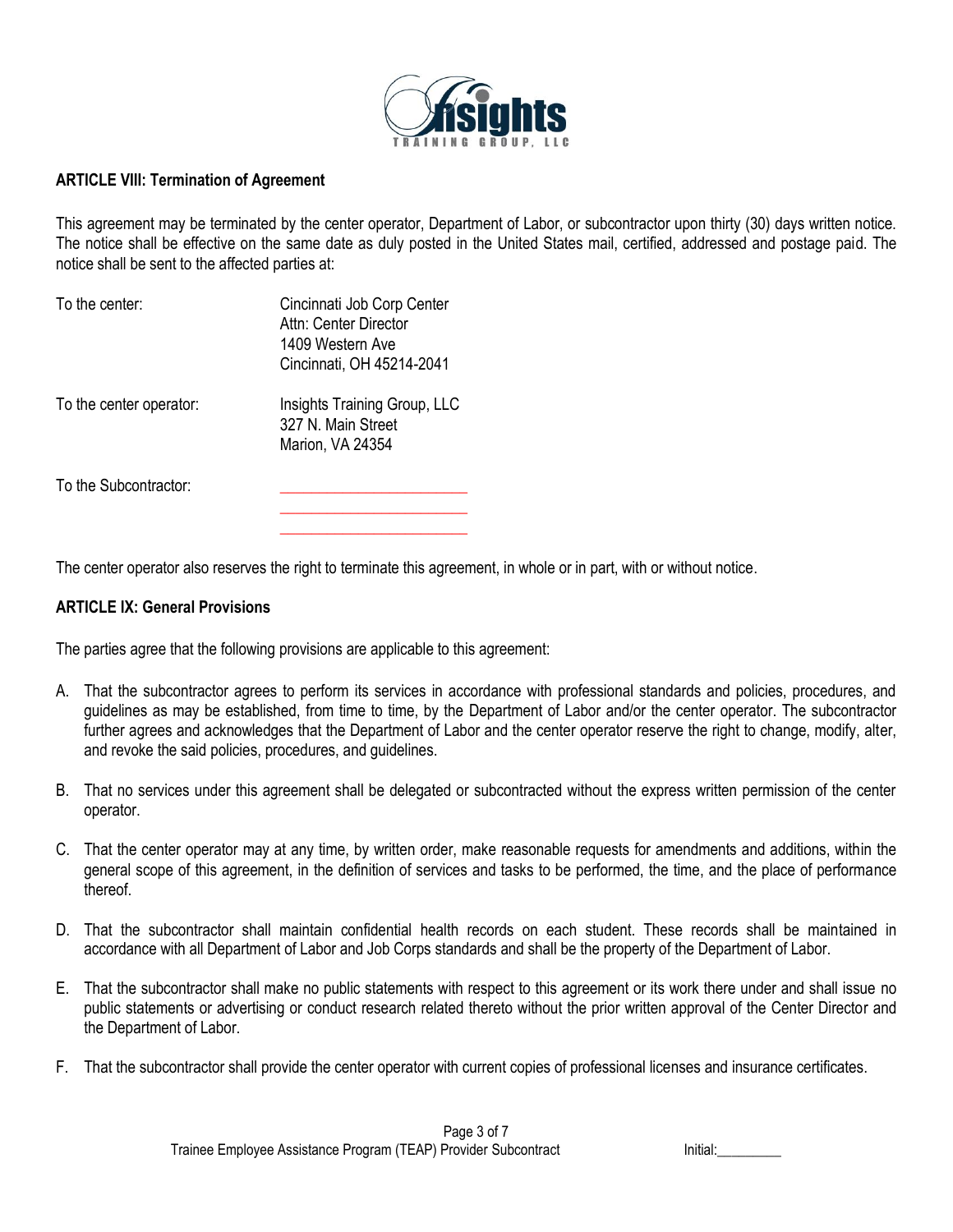

- G. That it is understood and agreed that the services provided by subcontractor are subject to monitoring and review by the Department of Labor.
- H. That this agreement is subject to the terms and conditions of the center operator's prime contract and certain provisions contained therein may be applicable to subcontractor. It is hereby understood and agreed that the provisions set forth in Attachment 2, if any, are hereby incorporated into this agreement by reference and shall have the same force and effect as though set out in full text herein.
- I. The agreement shall be construed and enforced in accordance with the laws of the state of Ohio.
- J. If any term or provision of this agreement is held to be illegal, invalid, void, and/or unenforceable, for any reason, such term or provision shall be fully severable; this agreement shall be construed and enforced as if such illegal, invalid, void, and/or unenforceable term or provision had never comprised a part of this agreement; and the remaining terms and provisions of this agreement shall remain in full force and effect.
- K. This agreement can only be modified in writing executed by each of the parties or their authorized agents.
- L. This writing is intended by the parties to be the final expression of their agreement and is a complete and exclusive statement of its terms, and all communications, negotiations, considerations, and representations, whether written or oral, between the parties with respect to the subject matter of this agreement are incorporated. Other than as specifically set forth in this agreement, no representations, understandings, and/or agreements have been made or relied upon in the making of this agreement.
- M. Evaluation of Award:

Insights Training Group, LLC anticipates the award of a single contract as a result of this solicitation to the responsible offeror whose proposal is responsive to the solicitation and is determined to be the best value. Selection of the best value is determined through the process of evaluating strengths and weaknesses of each offeror's proposal in accordance with the evaluation criteria stated herein.

In determining the best value, credentials are more important than past performance. Credentials and past performance combined are more important than cost. Insights Training Group LLC is more concerned with obtaining a proposal demonstrating superior credentialing and past performance than making an award at the lowest evaluated cost. Thus, the closer or more similar in merit that the offerors' credentials and past performance are evaluated to be; the more likely the evaluated cost may be the determining factor in selection for award. However, Insights Training Group, LLC will not make an award at a premium in cost that it considers disproportionate to the benefits associated with the evaluated superiority of the offeror's credentials and past performance.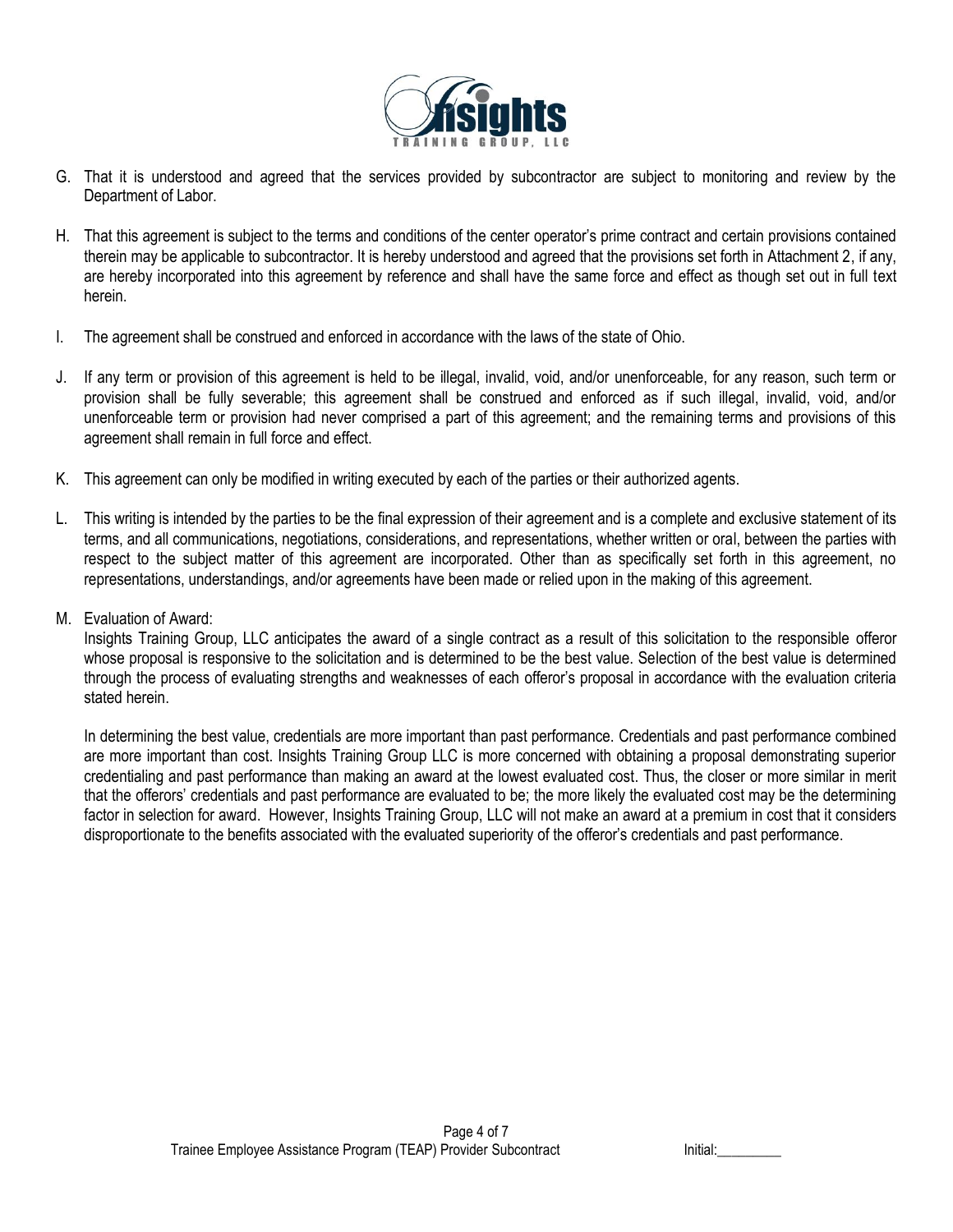

## **Attachment 1 Trainee Employer Assistance Program (TEAP) STATEMENT OF WORK**

Develops and implements Trainee Employee Assistance Program, which includes assessment, intervention, counseling, relapse prevention and education.

A. Substance use prevention and education, to include:

- Minimum of a 1-hour interactive presentation on substance use prevention for all new students during the Career Preparation Period.
- Presentation(s) on managing substance misuse, abuse, and dependency conditions in the workplace students during the Career Development and Transition Periods.
- At least three annual center-wide substance use prevention and education activities.
- Clinical consultation with Center Director, management staff, Center Mental Health Consultant, and Health and Wellness Director regarding substance use related prevention and education efforts for students and staff.
- Coordination with other departments/programs on center to develop integrated prevention and education services.

B. Assessment for identification of students at risk for substance use problems to include:

- Review of Social Intake Form (SIF) or intake assessment of all students performed by counseling staff within 1 week of arrival.
- Formalized assessment measures (e.g., SASSI3 or SASSIA2) and clinical judgement to determine students' risk levels for substance use.
- Collaboration with the Center Mental Health Consultant to determine when a MSWR or medical separation is appropriate and should be recommended for a student with substance use conditions.

C. Intervention services for students identified at an elevated risk for substance use, to include:

- Individual and group intervention services with a focus on behaviors that represent employability barriers.
- Collaboration with the Center Mental Health Consultant for students with co-occurring conditions of mental health and substance use.
- Referral to off-center substance abuse professionals or agencies for ongoing treatment and/or specialized services.
- D. Drug and alcohol testing, to include:
	- Drug and alcohol testing procedures
	- Policies related to positive drug or alcohol tests.
	- Notification of drug or alcohol test results.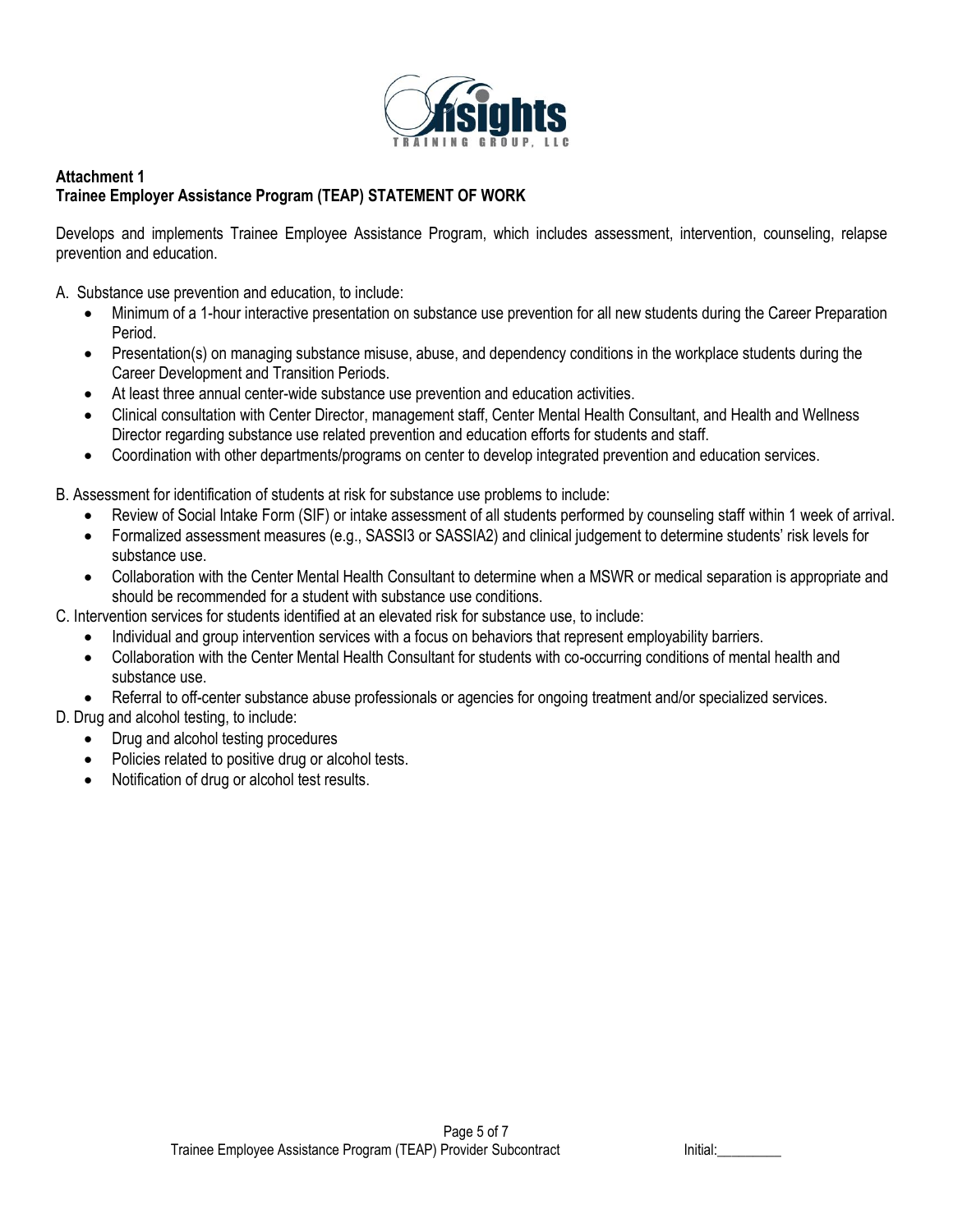

# **Attachment 2**

Insights Training Groups, LLC Terms and Conditions can be found on Insights Website at [www.insightsllc.net.](http://www.insightsllc.net/)